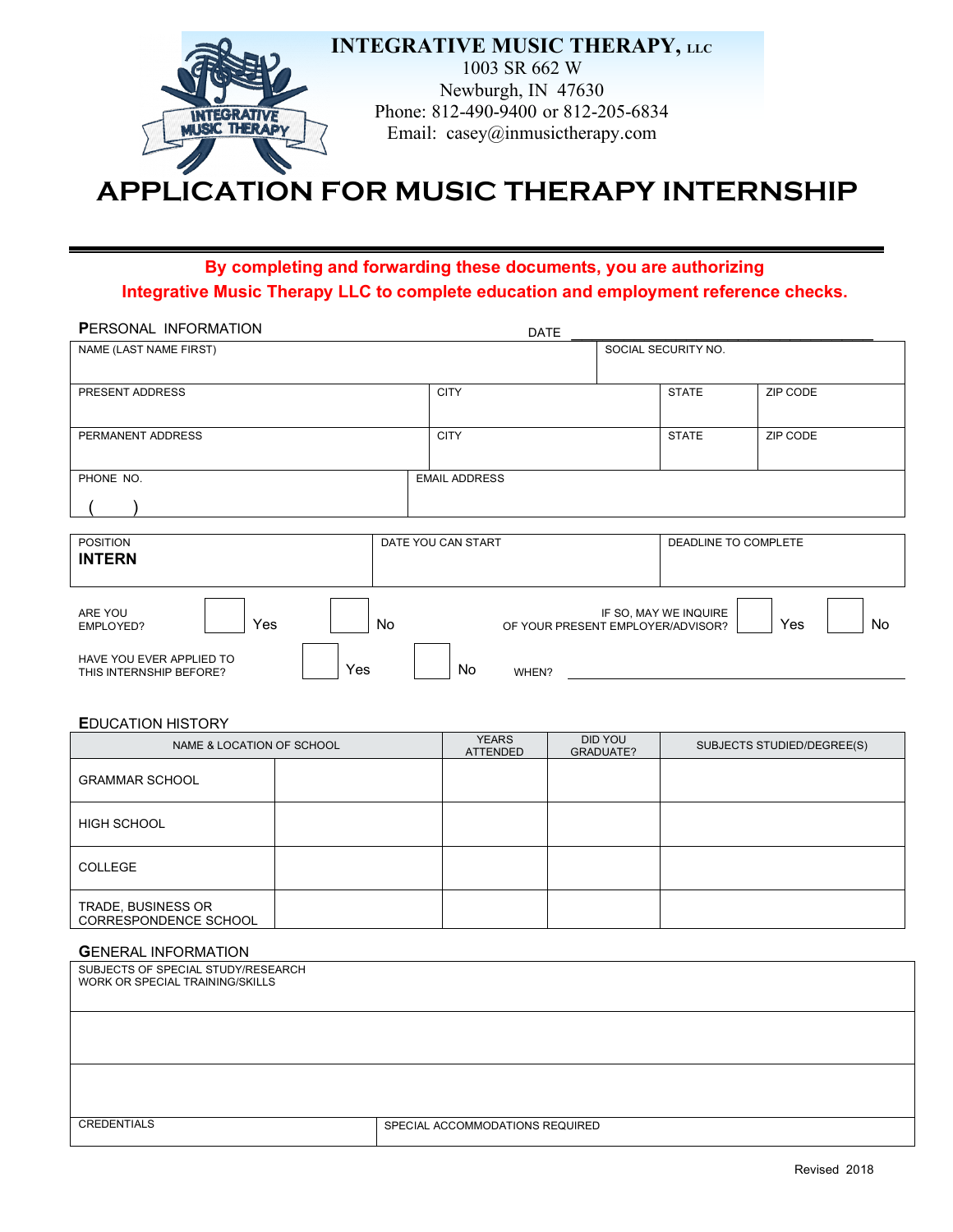|  | FORMER EMPLOYERS (LIST BELOW LAST FOUR EMPLOYERS, STARTING WITH LAST ONE FIRST) |  |
|--|---------------------------------------------------------------------------------|--|
|--|---------------------------------------------------------------------------------|--|

| <b>DATE</b><br><b>MONTH AND YEAR</b> | NAME, PHONE, AND ADDRESS OF<br><b>EMPLOYER</b> | SALARY | <b>POSITION</b> | <b>REASON FOR LEAVING</b> |
|--------------------------------------|------------------------------------------------|--------|-----------------|---------------------------|
| <b>FROM</b><br><b>TO</b>             |                                                |        |                 |                           |
| <b>FROM</b><br>TO                    |                                                |        |                 |                           |
| <b>FROM</b><br>TO                    |                                                |        |                 |                           |
| <b>FROM</b><br>TO                    |                                                |        |                 |                           |

\*Please include practicum/clinical experiences in your resume.

## **R**EFERENCES GIVE BELOW THE NAMES OF THREE PERSONS NOT RELATED TO YOU, WHOM YOU HAVE KNOWN AT LEAST ONE YEAR.

| <b>NAME</b> | EMAIL ADDRESS AND PHONE | HOW DO THEY KNOW YOU? | <b>YEARS</b><br><b>KNOWN</b> |
|-------------|-------------------------|-----------------------|------------------------------|
|             |                         |                       |                              |
|             |                         |                       |                              |
|             |                         |                       |                              |

#### **A**UTHORIZATION

"I certify that the facts contained in this application are true and complete to the best of my knowledge and understand that, if selected, falsified statements on this application shall be grounds for dismissal."

| <b>DATE</b>           | <b>SIGNATURE</b> |             |
|-----------------------|------------------|-------------|
|                       |                  |             |
| <b>INTERVIEWED BY</b> |                  | <b>DATE</b> |

## **DO NOT WRITE BELOW THIS LINE**

**R**EMARKS

| <b>NEATNESS</b> |                   |                        | <b>CHARACTER</b> |                       |                                         |
|-----------------|-------------------|------------------------|------------------|-----------------------|-----------------------------------------|
| PERSONALITY     |                   |                        | ABILITY          |                       |                                         |
| <b>DECISION</b> | <b>START DATE</b> | <b>END DATE APPROX</b> |                  | WILL<br><b>REPORT</b> | <b>SPECIAL</b><br><b>CONSIDERATIONS</b> |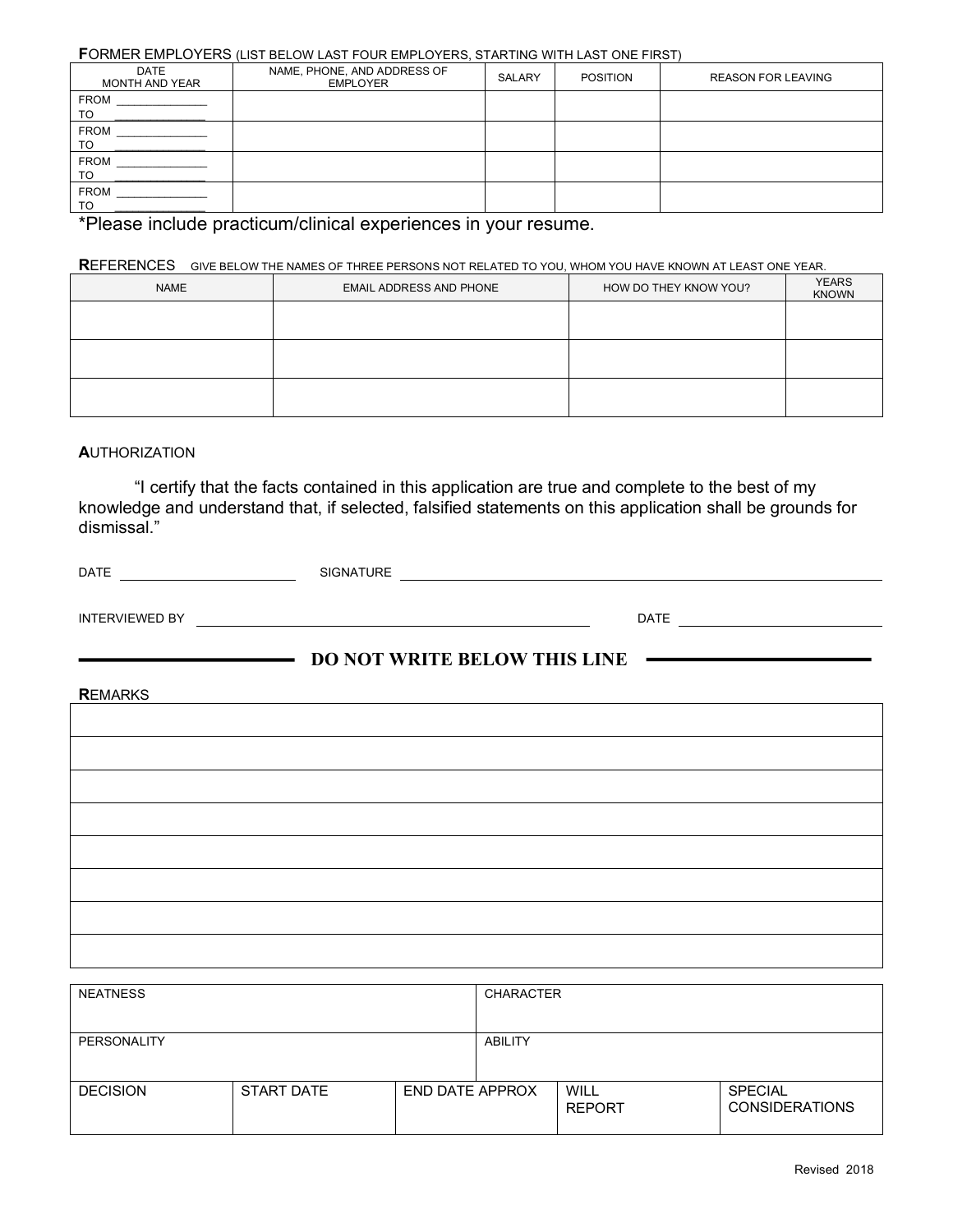## **Other Application Questions: (Use a separate page if needed.)**

Do you have reliable transportation?

Why have you chosen to apply for this internship?

How do you believe your skills will be fostered in this placement?

What are your career goals?

What is your personal philosophy of music therapy?

Do you have other responsibilities or conflicts that may interfere with your ability to fulfill your internship requirements in a timely manner? If so, please explain.

What is your idea of a perfect supervisor/mentor?

 Describe your comfort level related to working with individuals with developmental disabilities.